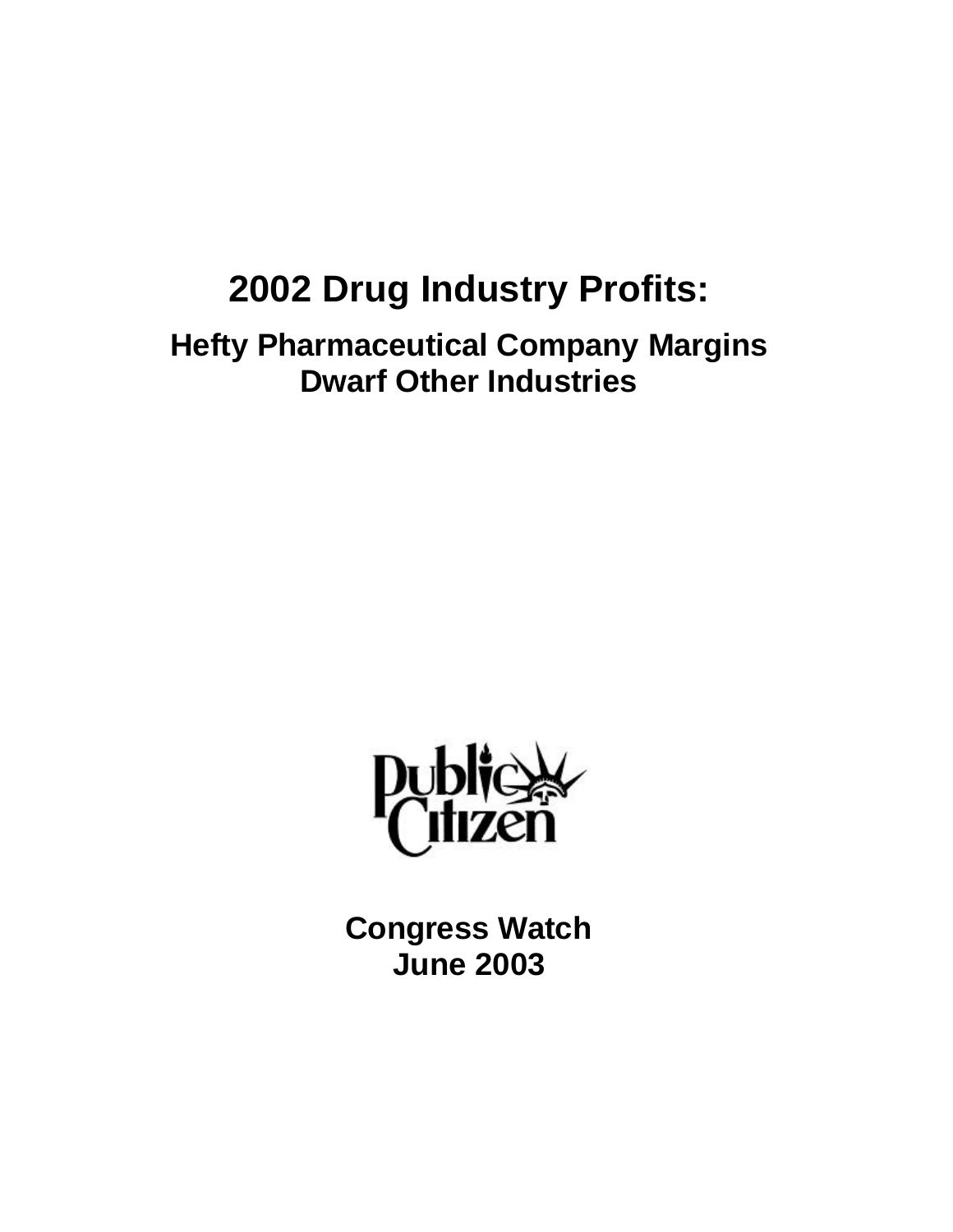#### **Acknowledgments**

Principal authors of "2002 Drug Industry Profits: Hefty Pharmaceutical Company Margins Dwarf Other Industries," are Public Citizen's Congress Watch Research Director Neal Pattison and Research Consultant Luke Warren, under the direction of Legislative Representative Ben Peck, Ph.D., and Congress Watch Director Frank Clemente. Assistance was provided by Legislative Assistant April Greener.

### **About Public Citizen**

Public Citizen is a 125,000 member non-profit organization based in Washington, D.C., representing consumer interests through lobbying, litigation, research and public education. Since its founding by Ralph Nader in 1971, Public Citizen has fought for consumer rights in the marketplace, safe and affordable health care, campaign finance reform, fair trade, clean and safe energy sources, and corporate and government accountability. Public Citizen has five divisions and is active in every public forum: Congress, the courts, governmental agencies and the media. Congress Watch is one of the five divisions.



©2003 Public Citizen. All rights reserved.

Call Public Citizen's Publication Office, 1-800-289-3787 for additional orders and pricing information, or consult our web site at www.citizen.org. Major credit cards accepted. Or write to:

> Members Services Public Citizen 1600 20th Street, N.W.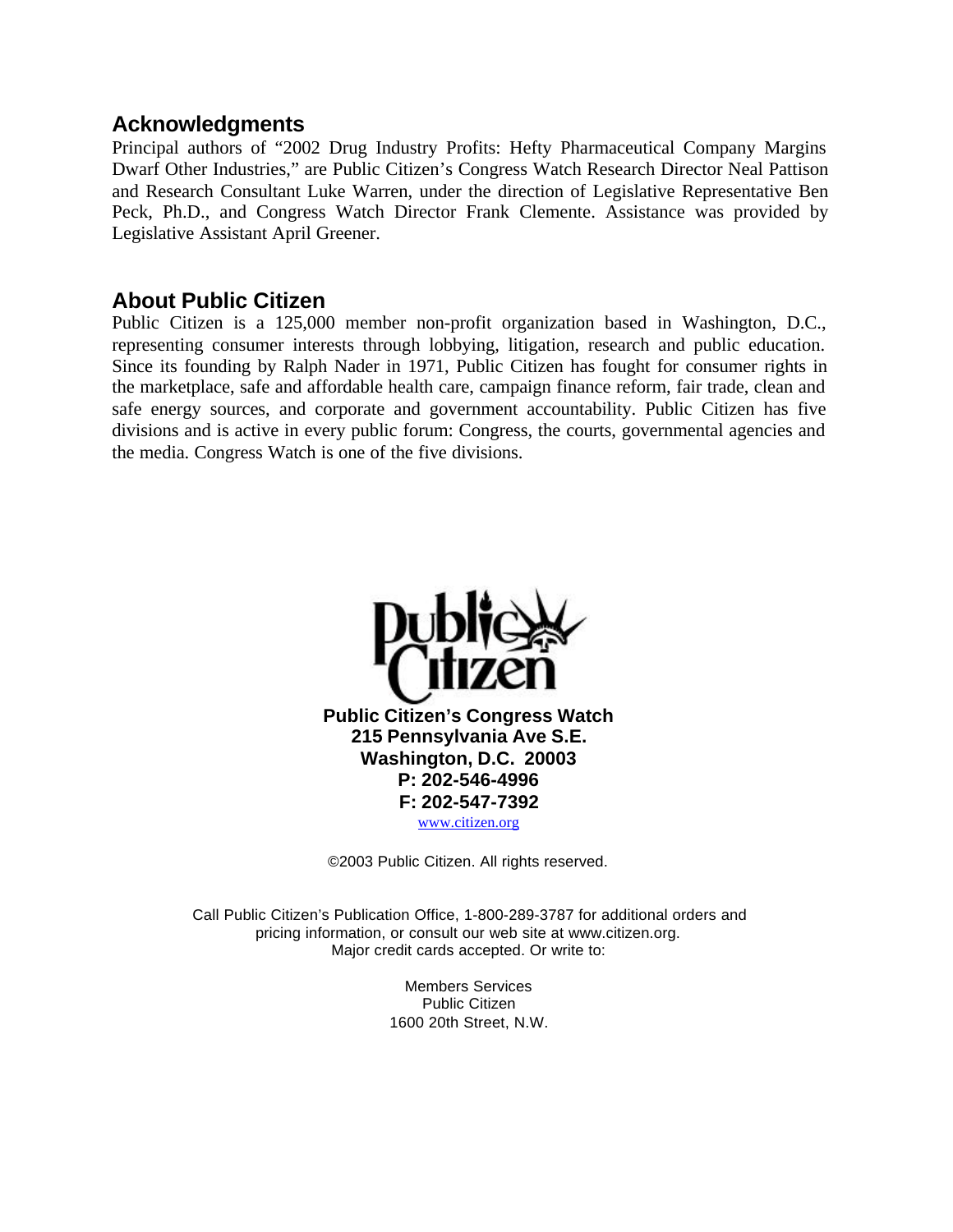## **2002 Drug Industry Profits:**

## **Hefty Pharmaceutical Company Margins Dwarf Other Industries**

## **Table of Contents**

| Figure 1: Fortune 500 Drug Companies Profit and Revenue Increases, 20023                                                                          |  |
|---------------------------------------------------------------------------------------------------------------------------------------------------|--|
| Figure 2: Profitability of Fortune 500 Drug Companies v. Profits for All                                                                          |  |
|                                                                                                                                                   |  |
|                                                                                                                                                   |  |
| Figure 3: 2002 Revenues Dedicated to R&D Compared with Revenues Dedicated<br>to Profits and Marketing/Administration, Fortune 500 Drug Companies6 |  |
|                                                                                                                                                   |  |
|                                                                                                                                                   |  |
| <i>Figure 5:</i> Profitability of Fortune 500 Drug Industry and All Fortune 500                                                                   |  |
|                                                                                                                                                   |  |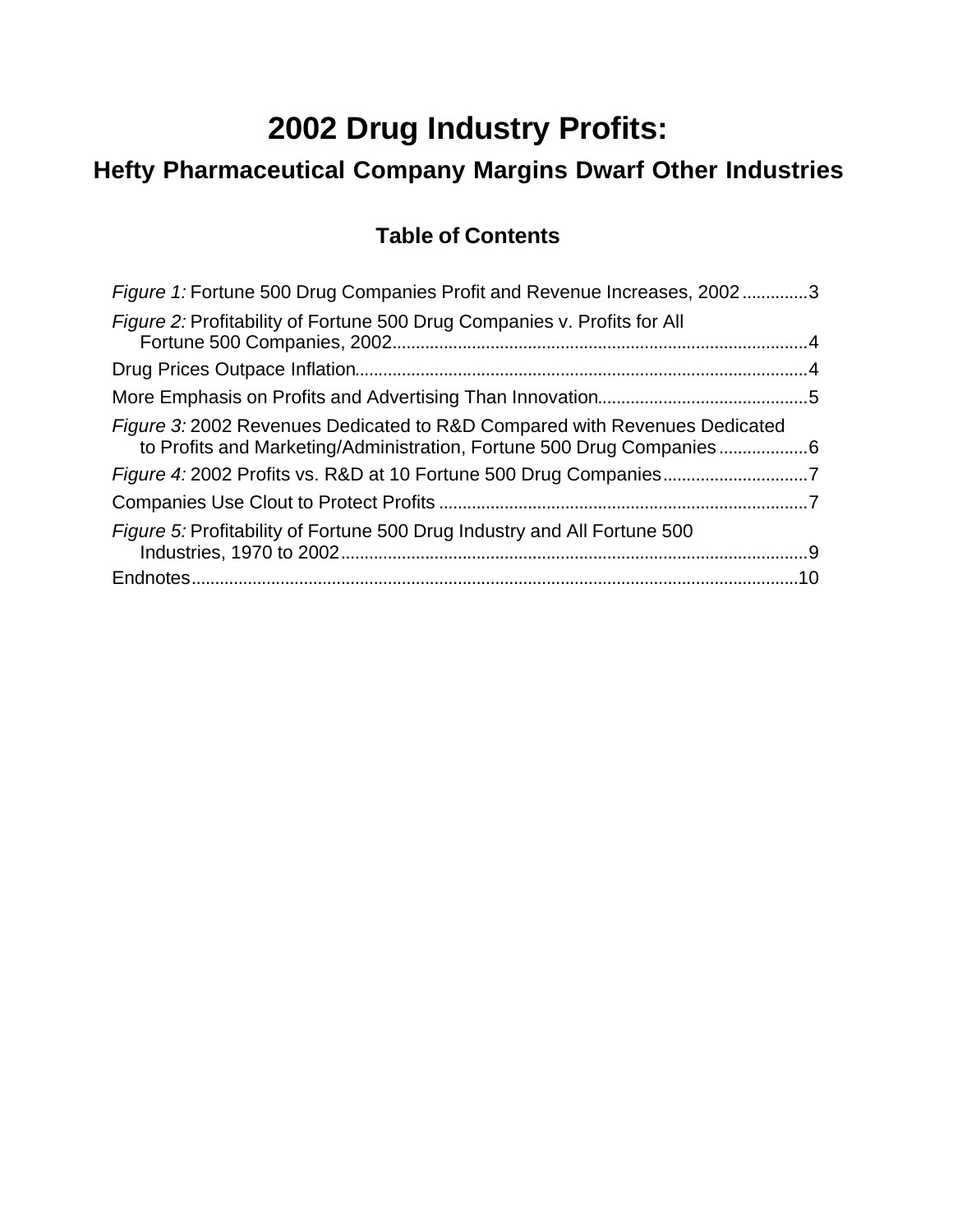## **2002 Drug Industry Profits:**

## **Hefty Pharmaceutical Company Margins Dwarf Other Industries**

The anemic national economy continued to drag down the vast majority of corporations in 2002, but the pharmaceutical industry soared past other business sectors – raking in profits five-and-a-half times greater than the median for all industries represented in the Fortune 500.

In a year when the stock market remained listless and company after company was wounded by accounting scandals, the 10 biggest drug companies maintained nearly the same level of total profits they had in 2001, according to *Fortune* magazine's annual analysis of America's 500 largest companies.<sup>1</sup> As a group, the drug companies had \$35.9 billion in profits in 2002, compared with \$37.2 billion in 2001, a drop of 3.5 percent. [See Figure 1]

By comparison, all companies in the Fortune 500 suffered a combined loss of 66.3 percent in profits from 2001 to 2002. Stunningly, profits registered by the 10 drug companies were equal to more than half of the \$69.6 billion in profits netted by the *entire* list of Fortune 500 companies – when all losses are subtracted from all gains. $<sup>2</sup>$ </sup>

Just as they did in 2000 and 2001, the 10 drug companies in the Fortune 500 topped two key measures of profitability in 2002. Collectively, the pharmaceutical companies in the Fortune 500 reported:

- A profit of 17 cents for every dollar of revenue, compared with a Fortune 500 median of 3.1 cents per dollar of revenue. [See Figure 2]
- A return on assets of 14.1 percent, compared with a Fortune 500 median of 2.3 percent.
- Along with earning the highest rankings in these two categories, the drug industry ranked second among all business sectors in return on shareholder equity, with a rate more than two-and-a-half times the Fortune 500 median (27.6 percent compared with 10.2 percent).

Two top-performing pharmaceuticals recorded revenues and profits that positively dwarfed those of most corporations in *Fortune's* annual analysis:

• Pfizer, with \$9.1 billion in profits in 2002, accumulated the greatest amount of profits of any drug company in the Fortune 500. Its hefty cash flow was largely due to a lineup of "blockbuster" drugs (those with sales of \$1 billion or more) that included the cholesterol medication Lipitor, the anti-depressant Zoloft and the allergy medicine Zyrtec. Pfizer achieved 26 cents of profit for every dollar of revenue, outperforming the Fortune 500 median by nearly 8.5 times. $3$ 

(In early 2003, Pfizer also gained ownership of the \$3 billion arthritis drug Celebrex and the \$928 million glaucoma treatment Xalatan when it absorbed Pharmacia, another Fortune 500 drug company that had \$597 million in profits in 2002.)<sup>4</sup>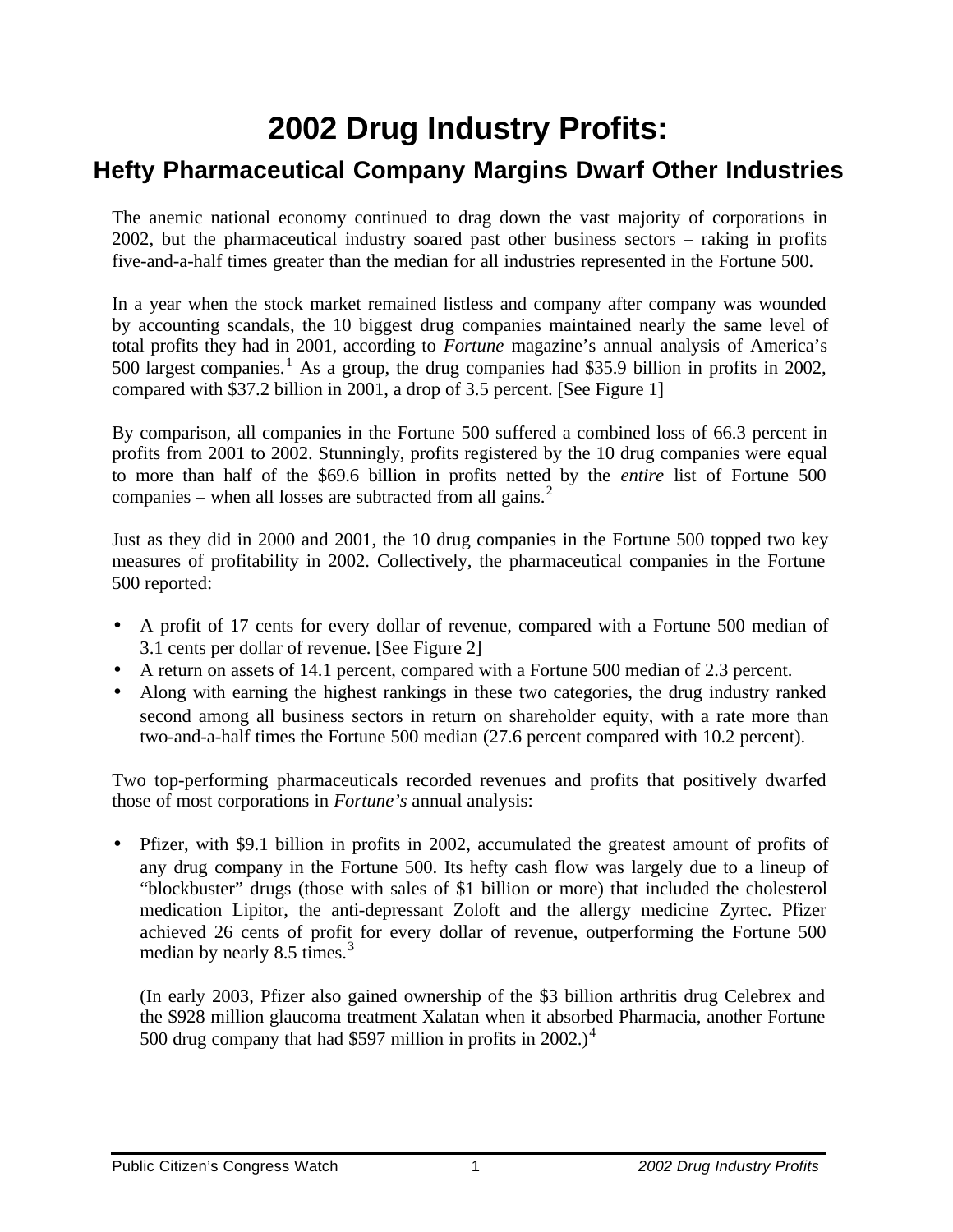• Wyeth, with \$4.4 billion in profits in 2002, increased profits by 95 percent over 2001, the greatest rate of increase of any drug company in the Fortune 500. Wyeth, whose antidepressant Effexor achieved \$2.07 billion in sales last year, also markets the estrogen replacement therapy Premarin, the acid-reflux disease drug Protonix, the anti-depressant Zoloft and the allergy medicine Zyrtec.<sup>5</sup> With profits of 30 cents for every dollar of revenue, Wyeth outperformed the Fortune 500 median by tenfold.<sup>6</sup>

Of the 10 pharmaceutical companies listed in the Fortune 500, only Amgen failed to turn a profit in  $2002$  – losing \$1.4 billion on total revenues of \$5.5 billion.<sup>7</sup> Amgen acquired Immunex during the year and wrote off \$3 billion worth of research and development related to that company's arthritis drug,  $Enbrel<sup>8</sup>$ . This setback appears to be a temporary one for Amgen, according to analysts who classify Enbrel as a "blockbuster" drug and estimate that the company will realize between \$1.2 billion and \$1.4 billion in Enbrel sales in  $2003$ .<sup>9</sup>

It was no big surprise that the drug industry recorded large annual profits in 2002 – it simply was a continuation of a trend that has stretched over three decades.<sup>10</sup> [See Figure 5] Throughout the 1970s and 1980s, drug companies in the Fortune 500 achieved returns on revenue that were two times greater than the median for all industries in the Fortune 500. In the 1990s, the drug industry's profitability grew to almost four times the Fortune 500 median.

The outlook for the drug industry's continued profitability is reflected in this excerpt from a *Wall Street Journal* article tracking sales and profits:<sup>11</sup>

"The pharmaceutical industry has been bemoaning its tarnished fortunes for more than a year, but a report due out today shows that sales last year – while growing more slowly than in years past – were surprisingly robust.

"Prescription drug sales in the U.S. grew 12 percent to \$192.2 billion in 2002 from \$172 billion in 2001, according to IMS Health, a pharmaceutical information and consulting company. In 2001, sales grew 17 percent from 2000. Most industries would gladly suffer through such a slowdown.

"A slow flu season and the recent conversion of the allergy drug, Claritin, to over-thecounter status has meant that winter drug sales have been a bit sluggish, according to Doug Long, an IMS analyst. IMS is predicting that prescription drug sales this year and next will likely grow 10 percent to 11 percent annually and then increase again the following years to achieve an average annual growth rate from 2002 through 2006 of around 12 percent, said Paul Wilson, another IMS analyst."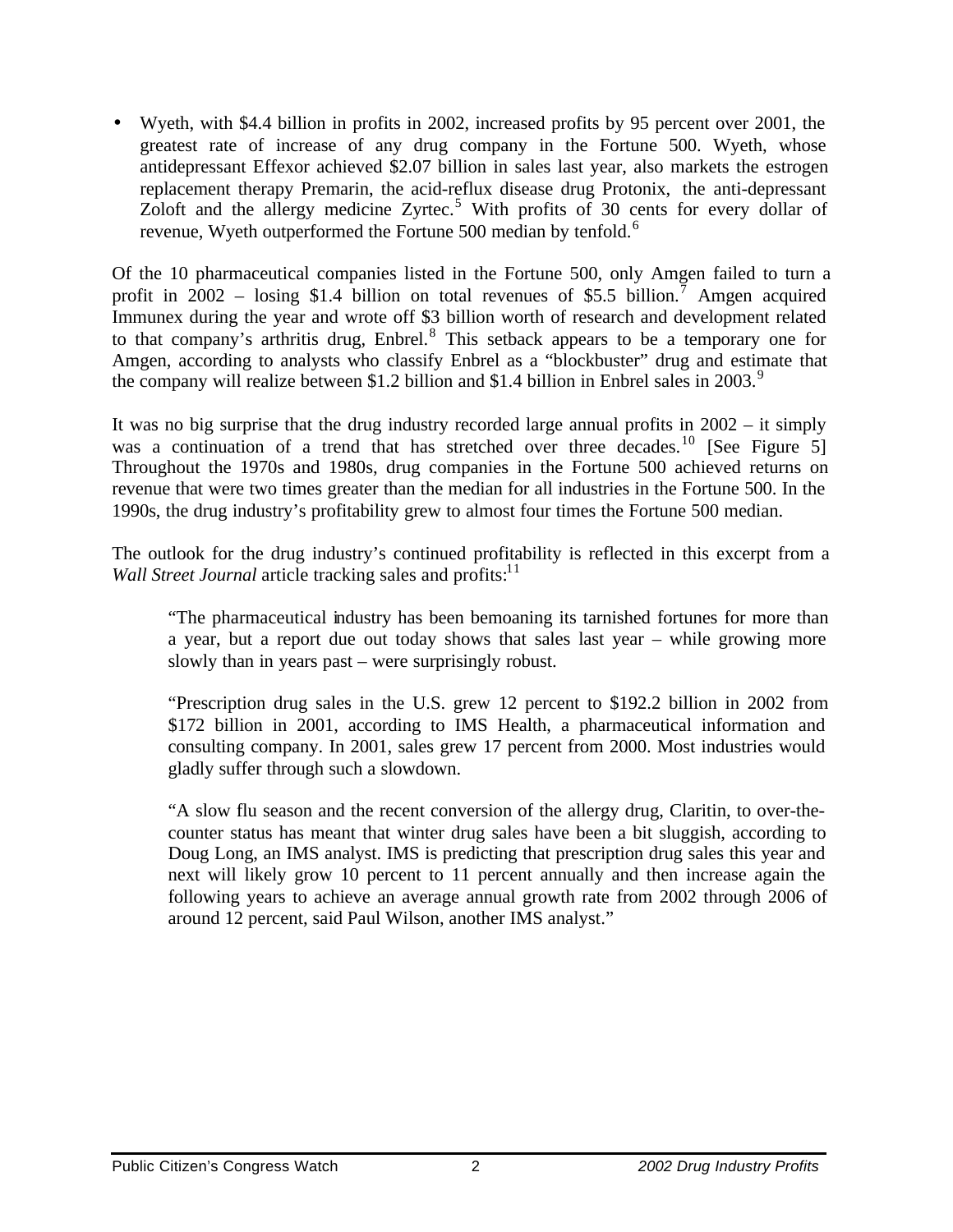## **Figure 1**

|                  | Company                     | <b>Revenues</b>    |                             | <b>Profits</b> |                                | Profits as % of |               |                                     |
|------------------|-----------------------------|--------------------|-----------------------------|----------------|--------------------------------|-----------------|---------------|-------------------------------------|
| Rank             |                             | <b>\$ Millions</b> | %<br>Change<br>From<br>2001 | \$ Millions    | $\%$<br>Change<br>From<br>2001 | <b>Revenues</b> | <b>Assets</b> | Stock-<br>holders'<br><b>Equity</b> |
| 1                | <b>Merck</b>                | 51,790             | 9%                          | 7,150          | (2%)                           | 14%             | 15%           | 39%                                 |
| $\boldsymbol{2}$ | Johnson & Johnson           | 36,298             | 10%                         | 6,597          | 16%                            | 18%             | 16%           | 29%                                 |
| 3                | Pfizer                      | 35,281             | 9%                          | 9,126          | 17%                            | 26%             | 20%           | 46%                                 |
| 4                | <b>Bristol-Myers Squibb</b> | 18,119             | (11%)                       | 1,895          | (61%)                          | 10%             | 8%            | 21%                                 |
| 5                | <b>Abbott Laboratories</b>  | 17,685             | 9%                          | 2,794          | 80%                            | 16%             | 12%           | 26%                                 |
| $6\phantom{1}$   | Pharmacia                   | 16,929             | (12%)                       | 597            | (60%)                          | 4%              | 3%            | 7%                                  |
| $\overline{7}$   | Wyeth <sup>*</sup>          | 14,584             | 3%                          | 4,447          | 95%                            | 30%             | 17%           | 55%                                 |
| 8                | Eli Lilly                   | 11,078             | (4%)                        | 2,708          | (3%)                           | 24%             | 14%           | 33%                                 |
| 9                | Schering-Plough             | 10,180             | 4%                          | 1,974          | 2%                             | 19%             | 14%           | 24%                                 |
| 10               | Amgen                       | 5,523              | 38%                         | (1, 392)       | (224%)                         | (25%)           | (6%)          | (8%)                                |
| <b>Total</b>     |                             | \$217,467          | 3.7%                        | \$35,896       | $(3.4\%)$                      |                 |               |                                     |
| <b>Median</b>    |                             | \$17,307           | 6.5%                        | \$2,708        | 0%                             | 17.0%           | 14.1%         | 27.6%                               |

## **Fortune 500 Drug Companies Profit and Revenue Increases, 2002**

*Source: Fortune* magazine, April 17, 2003, Fortune 500, pp. F-26 and F-59.

\* On March 11, 2002, American Home Products changed its name to Wyeth.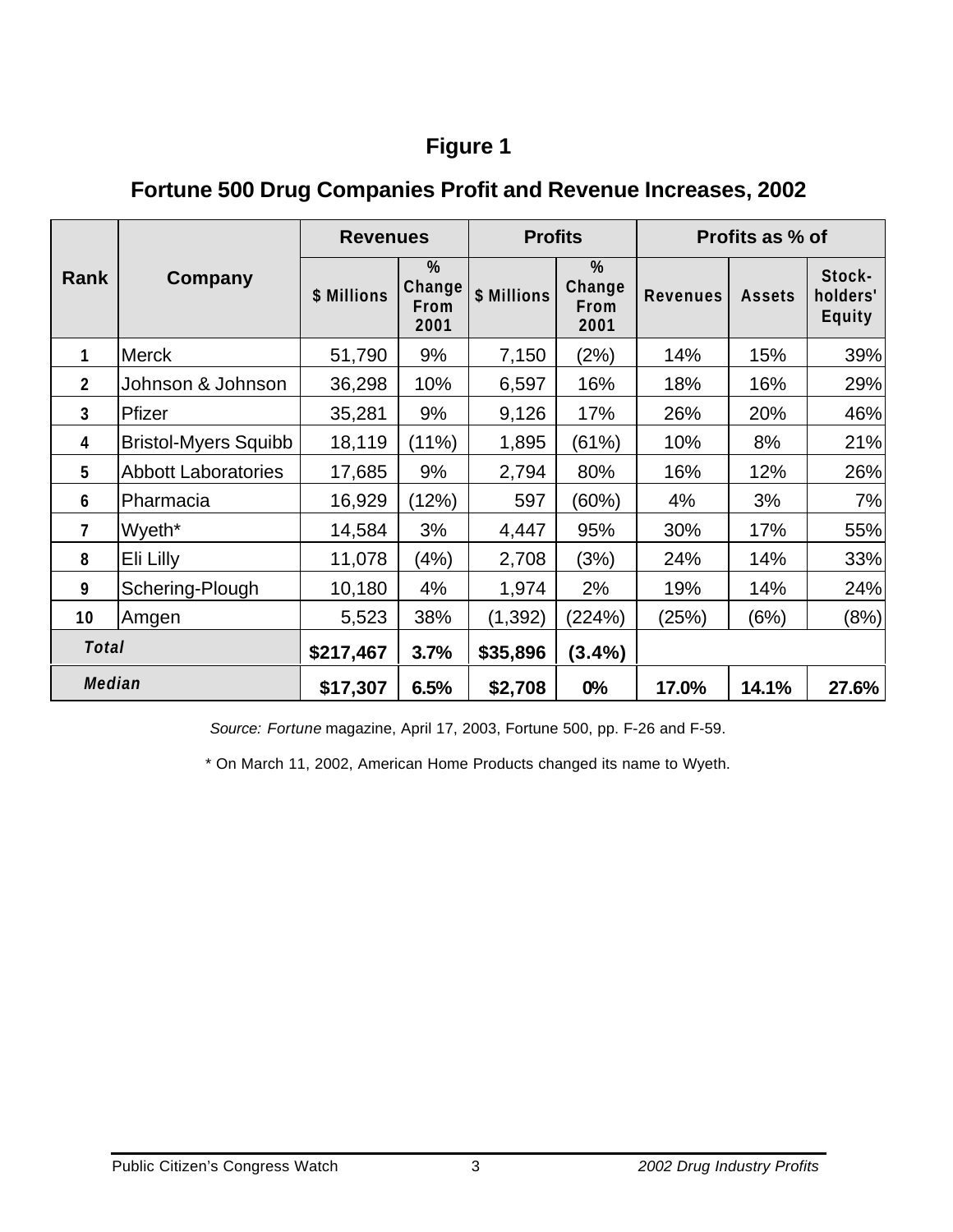**Figure 2**



*Source: Fortune* magazine, April 17, 2003, page F-26.

### **Drug Prices Outpace Inflation**

While steadily rising profits may encourage those who work or invest in the drug industry, growing drug costs intimidate many consumers and frustrate employers and insurers. Even as drug costs squeeze insurance plans and personal bank accounts, the pharmaceutical industry rigorously defends its practice of pushing up prices for brand-name drugs.

During 2002, the drug industry increased prices by an average of 4 percent – almost double the rate of inflation.<sup>12</sup> (Of the drug industry's 12 percent sales growth in 2002, 5 percent came from an increased volume of prescriptions – and a meager 3 percent came from the introduction of new drugs.)<sup>13</sup>

Examples of recent above-average price increases by some of the giants in the pharmaceutical industry:

• Pfizer Inc. boosted the price of cholesterol-fighter Lipitor, the most-prescribed drug in the world, by 7 percent during 2002 (and tacked on an additional 4 percent in January 2003).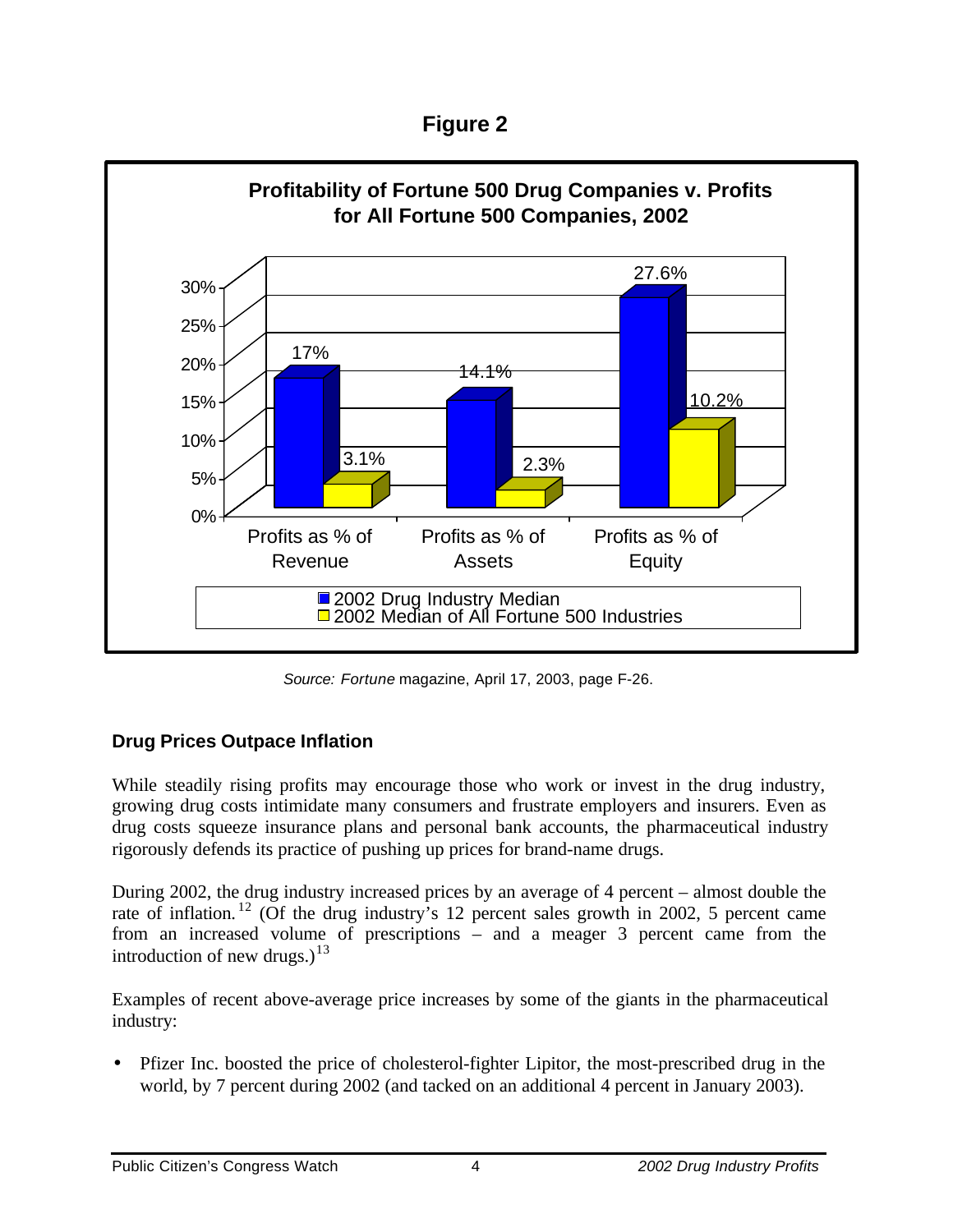- Wyeth raised the price for Premarin, the company's flagship drug, more than 17 percent last year, even amid mounting questions about the value of hormone-replacement therapy.
- Merck raised the price for Singulair, its asthma remedy, by 6 percent in 2002 (and then by another 5 percent in the first quarter of  $2003$ ).<sup>14</sup>

#### **More Emphasis on Profits and Advertising Than Innovation**

One of the biggest controversies swirling around the drug industry goes beyond its high prices and huge revenues to the question of what pharmaceuticals do with all their money. Financial reports show that the companies plow far more into profits, marketing and administration than into research and development. Consider:

- As a whole, Fortune 500 drug companies channeled 17 percent of revenue into profits last year. Yet they spent just 14.1 percent of revenues on R&D. [See Figure 3]
- Specifically, seven of the nine profitable Fortune 500 drug companies devoted more of their revenue to profits than to R&D. [See Figure 4]

The drug industry contends that it needs extraordinary profits, built on high prices, to fund expensive and risky R&D. Ironically, when some analysts contemplate the future of the industry, their greatest concern is large pharmaceutical companies' over-reliance on advertising and marketing of existing drugs – especially their "blockbusters" – and their failure to keep enough innovative drugs in the research pipeline.<sup>15</sup>

From 1989 through 2000, the FDA approved 1,035 new drugs. Of those, only 248 (24 percent) were given priority review by the FDA – an indication that the drugs represented a significant improvement in treating or preventing disease. That means that only 24 percent of the drug approvals over the 12-year-peiod were considered to be significant improvements over existing remedies.<sup>16</sup>

When drug companies talk about their R&D investments, they never mention "me-too" drugs. In reality, much of their R&D is devoted to copying the latest blockbuster drug, not to developing breakthrough remedies. "Me-too" drugs already have been invented, so developing modifications to them does not require as much investment as discovering new chemical compounds.<sup>17</sup> As *Money* magazine describes the situation:

"It was an addictive formula: Offer a simple variation on an existing medicine, turn it over to the marketing machine and watch the money roll in. Indeed, marketing, as much as science, was responsible for creating the blockbuster phenomenon."<sup>18</sup>

In fact, the drug industry in 2002 continued its pattern of emphasizing marketing at levels that rival or exceed R&D. (Drug companies typically don't report advertising and marketing costs as a separate category but lump them with administrative  $costs$ .)<sup>19</sup>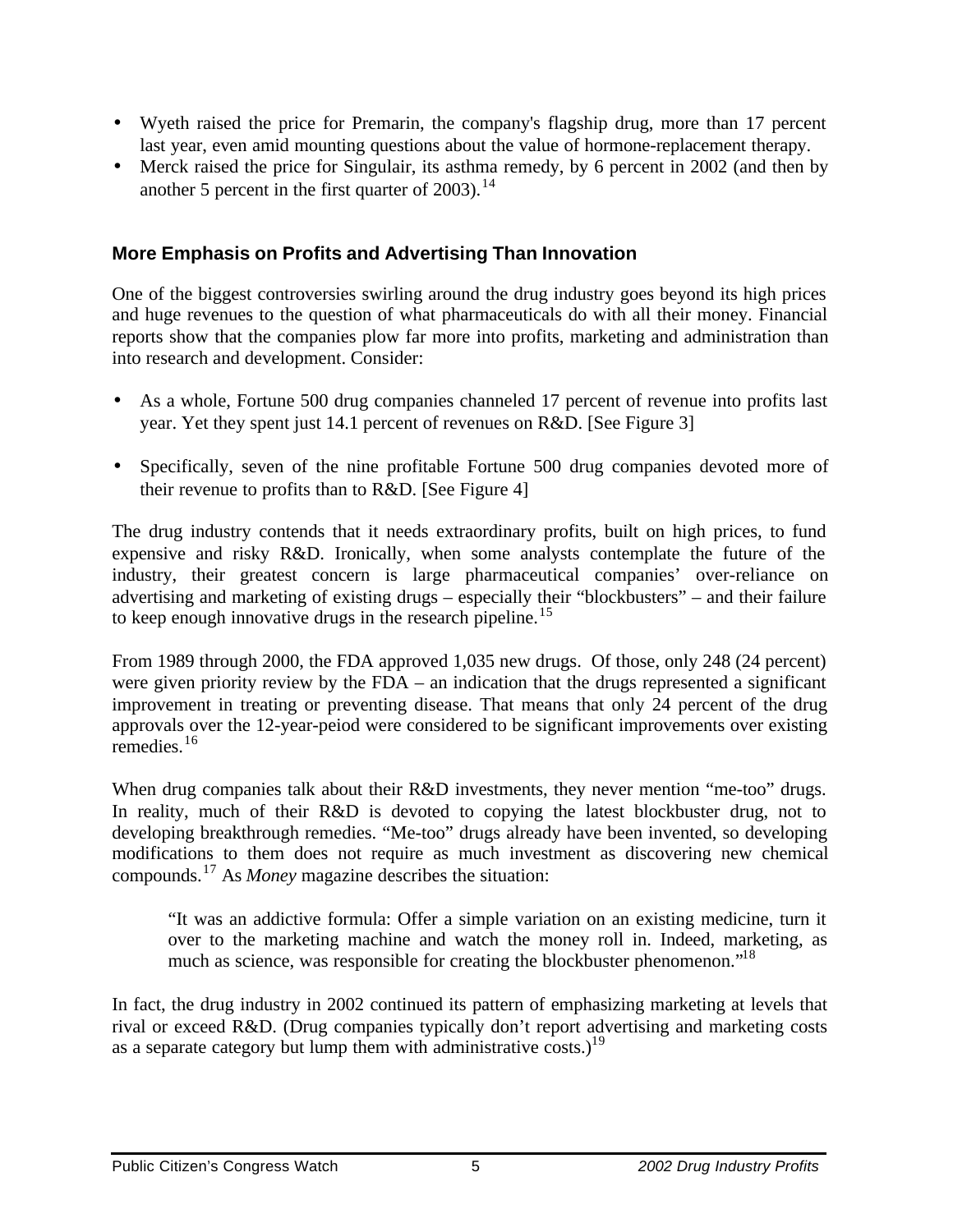- Fortune 500 drug companies devoted 30.8 percent of their revenues to marketing and administration, compared with the 14.1 percent of revenues spent on R&D.
- In *Advertising Age* magazine's 2002 rankings, advertising budgets for two of the Fortune 500 drug companies, Pfizer and Johnson & Johnson, were listed among the 10 biggest advertising budgets in the United States.<sup>20</sup> These pharmaceutical giants spent more on ads than did Coca-Cola, McDonald's or Toyota.

A Harvard-MIT study released in 2003 determined that direct-to-consumer advertising by the drug industry increased from \$800 million in 1996 to \$2.7 billion in 2001.<sup>21</sup> Measured purely by profits, it is easy to see why pharmaceuticals are sold on advertising: The Harvard-MIT study found that for every dollar spent on direct-to-consumer ads, the companies achieved \$4.20 in sales.  $22$ 



### **Figure 3**

*Source:* Public Citizen analysis of company annual reports; *Fortune* magazine, April 17, 2003.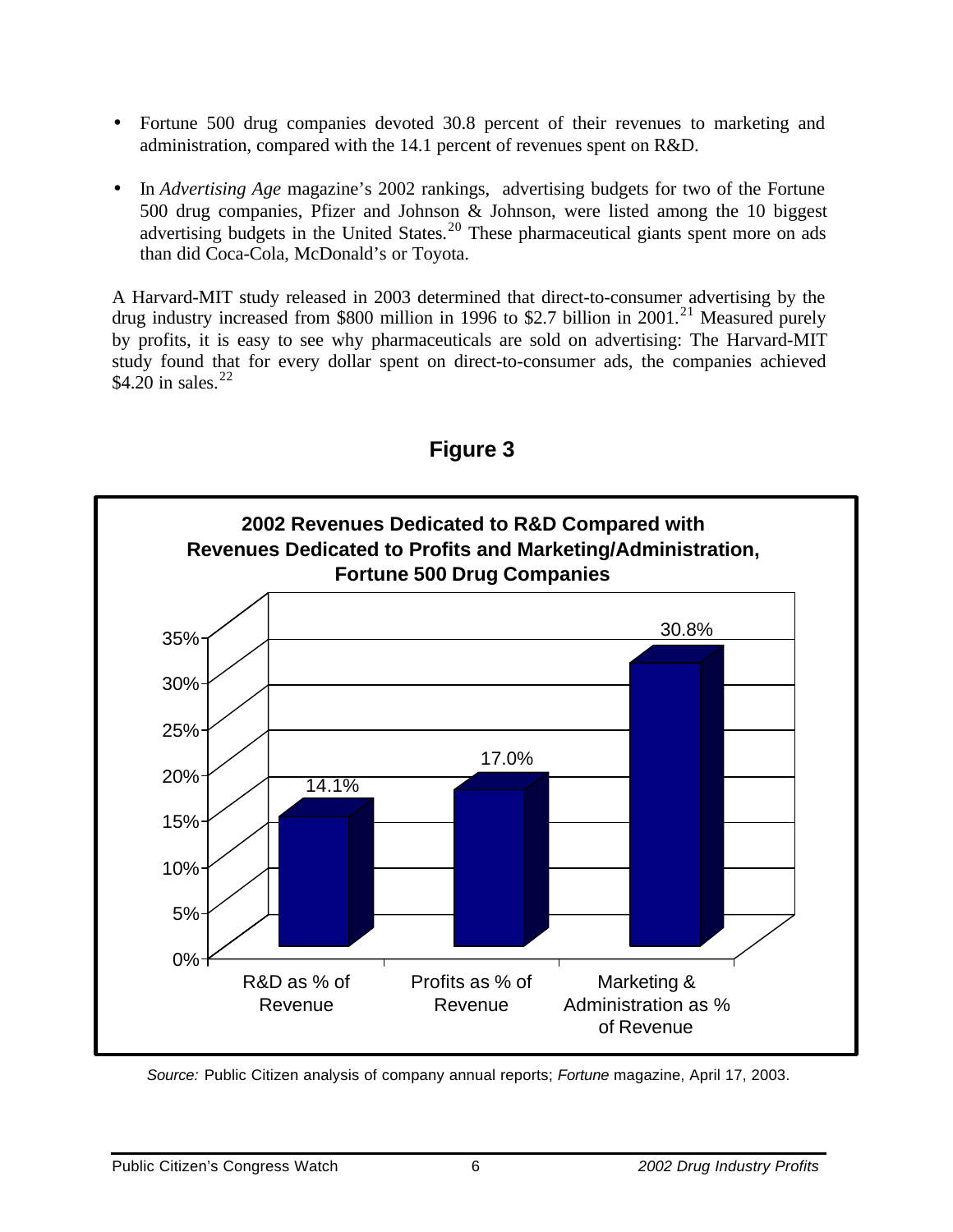**Figure 4**



*Source:* Public Citizen analysis of company annual reports; *Fortune* magazine, April 17, 2003. \* On March 11, 2002, American Home Products changed its name to Wyeth.

### **Companies Use Clout to Protect Profits**

As in previous years, drug companies and their lobbying arm, the Pharmaceutical Research and Manufacturers of America (PhRMA), made sure that elected officials were aware of their clout – and their wishes – during 2002.

As documented in the new Public Citizen report, *The Other Drug War 2003*, the extent of the drug industry's lobbying blitz is revealed by federal lobbying disclosure records for 2002. Public Citizen's analysis of those documents shows that the industry spent a record \$91.4 million on lobbying activities, an 11.6 percent increase from  $2001$ <sup>23</sup>. And this figure does not include spending on advertising and other public relations, direct mail and telemarketing efforts, or grants to advocacy groups and academics pushing the industry's position.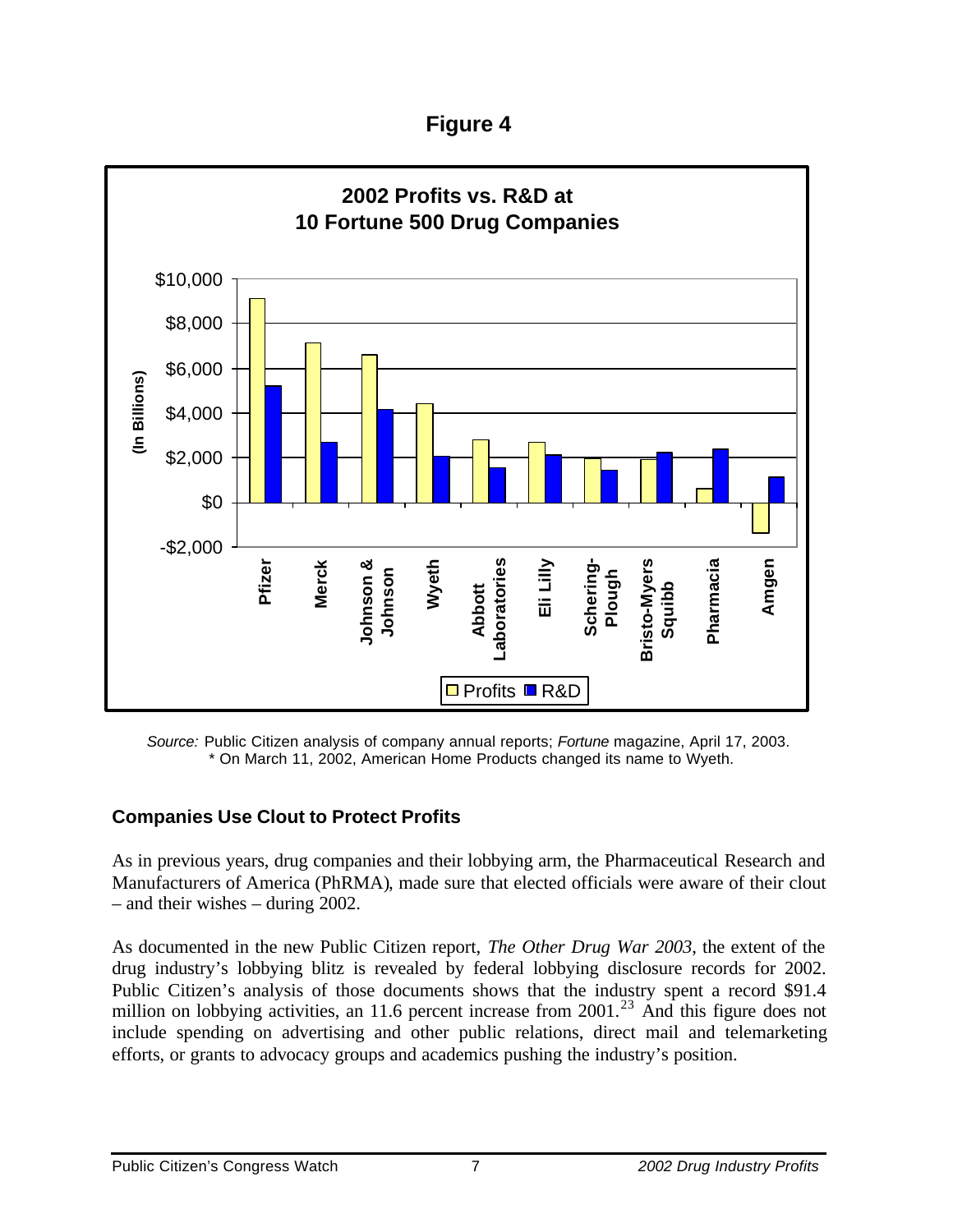The drug industry hired 675 different individual lobbyists from 138 firms in 2002. That's nearly seven lobbyists for each U.S. Senator

The pharmaceutical industry's most significant victory came in derailing efforts to include a prescription drug benefit as part of the traditional Medicare program. Instead, the industry has pushed to have Medicare drug coverage provided by private insurers and HMOs – fracturing the bargaining power of the 41 million Medicare beneficiaries in negotiating for lower prices.

Congress seems likely to approve some restructuring of Medicare in the summer of 2003. Clamoring for a "market-based" solution, drug companies have made it clear they won't tolerate any plan that threatens their bottom line – and a prescription drug benefit under Medicare (the most efficient, pro-consumer option of paying for drugs needed by the elderly and disabled) has failed to survive early votes in the House and Senate.

In addition to its lobbying, the drug industry channeled assets into returning friendly lawmakers to Congress in the 2002 elections. PhRMA supported the election-year activities of the United Seniors Association (USA), a non-profit group that ran purported "issue ads" that were designed to help drug industry allies who faced tough re-election campaigns.<sup>24</sup>

In the 2002 election cycle, USA spent at least \$17.6 million on advertising and Internet/direct mail outreach in support of GOP prescription drug legislation that was supported by PhRMa. A \$8 million round of ads launched two months before the general election was aimed at supporting two dozen members of Congress – most of them Republicans in competitive races.  $25$ 

In 2002 alone, USA spent at least \$10.7 million on drug issue ads, which was 18 percent more than USA's total budget had been in 2000 (\$9 million). The *Wall Street Journal* reported that PhRMA acknowledged giving USA at least \$4 million dollars for its election year activities,  $^{26}$ and there is little reason to believe PhRMA did not pay for all of them.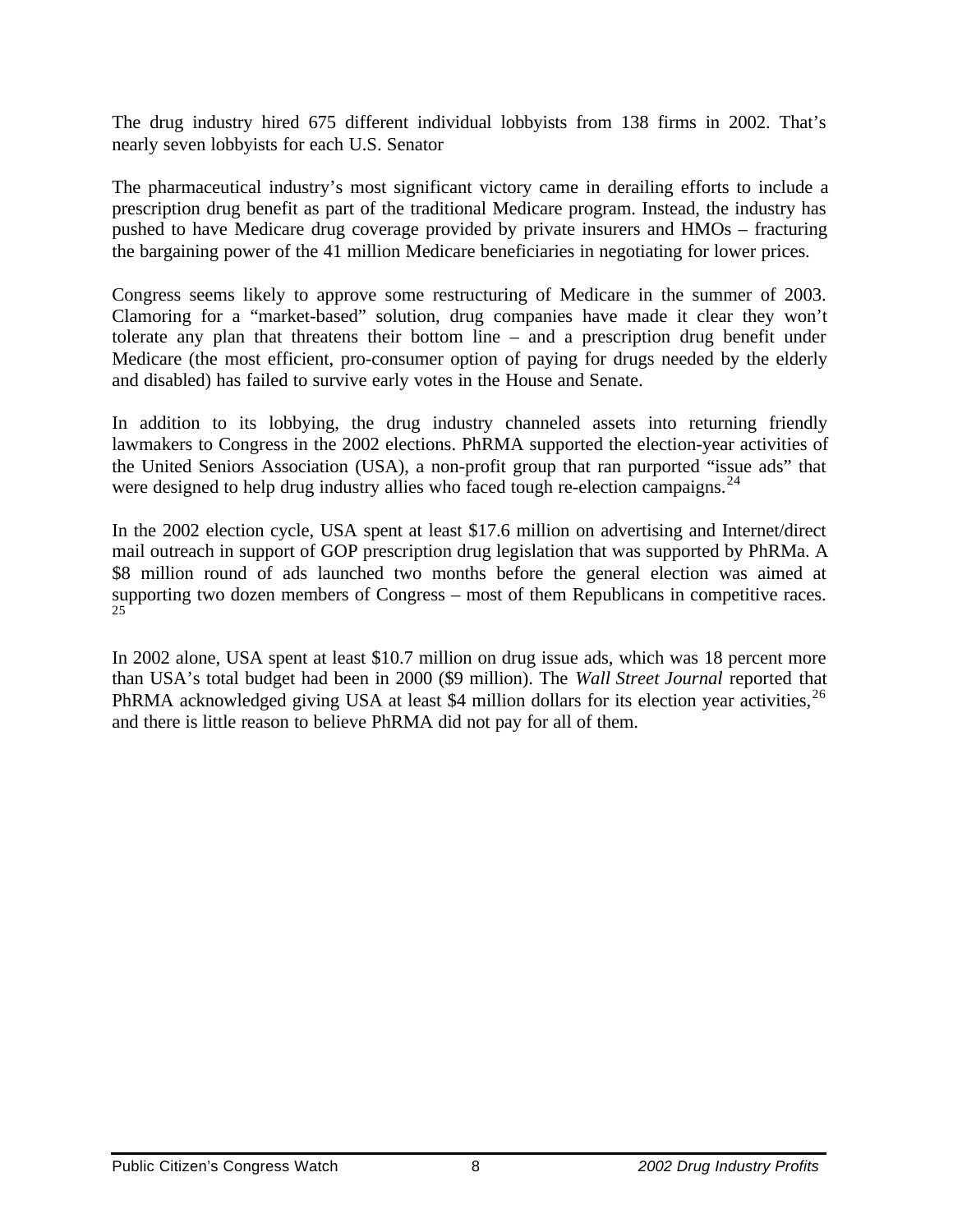| ⊦ıaure |  |
|--------|--|
|--------|--|



*Source:* Public Citizen update of Stephen W. Schondelmeyer calculation, *Competition and Pricing Issues in the Pharmaceutical Market*, PRIME Institute, University of Minnesota, based on data found in *Fortune* magazine, 1958 to 1999; *Fortune* magazine, April 17, 2003.